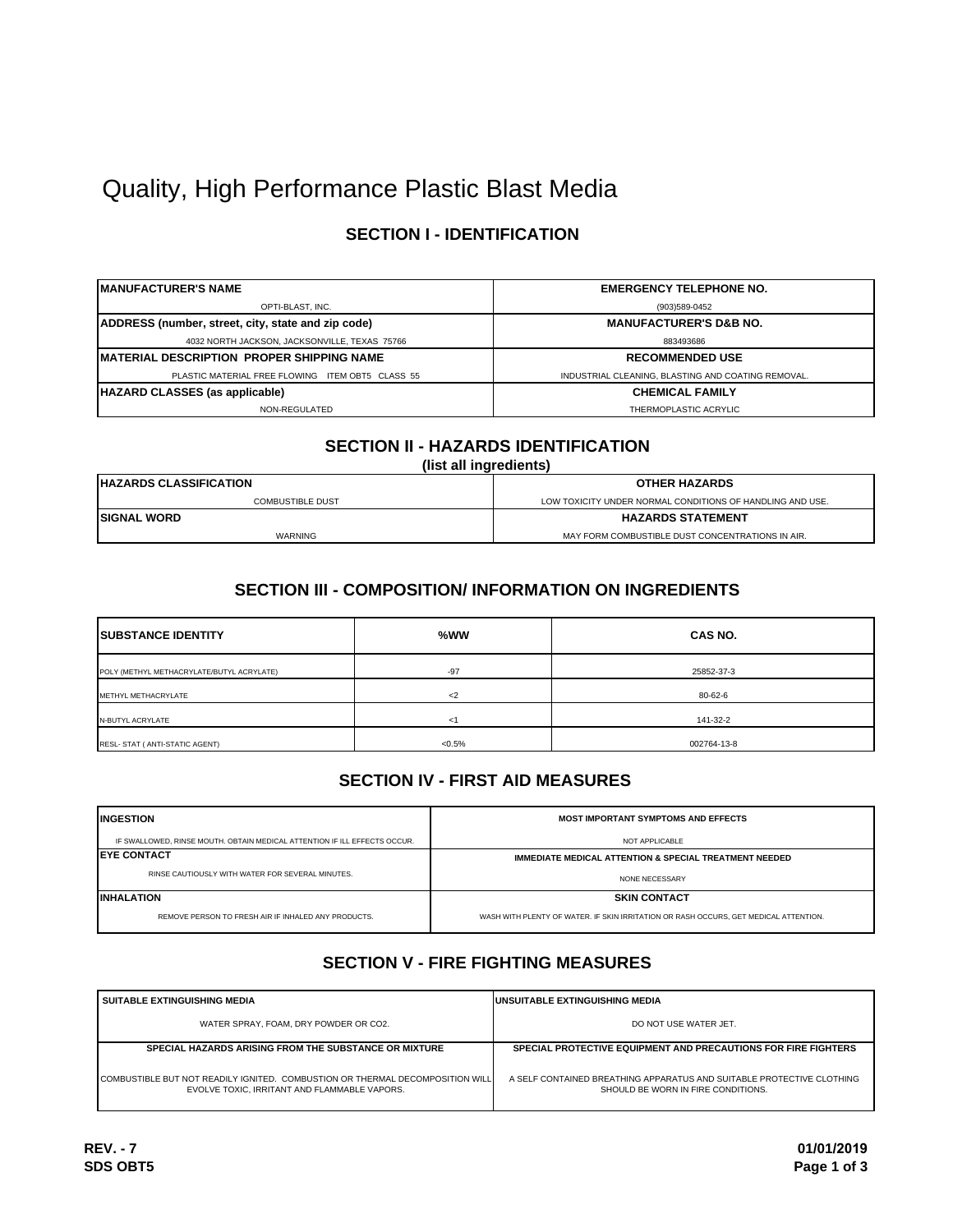#### **SECTION VI - ACCIDENTAL RELEASE MEASURES**

| <b>ICAUTION</b>                                        | <b>IMETHODS FOR CONTAINMENT</b>    |
|--------------------------------------------------------|------------------------------------|
| SPILLAGES MAY BE SLIPPERY.                             | WASH THE SPILLAGE AREA WITH WATER. |
| <b>IMETHODS FOR CLEAN UP</b>                           | <b>IOTHER ADVICE</b>               |
| ISWEEP UP AND SHOVEL INTO WASTE DRUMS OR PLASTIC BAGS. | SEE SECTION: 8, 13                 |

# **SECTION VII - HANDLING AND STORAGE**

| <b>ISTORAGE</b>                                                                                                                                       |  | <b>INCOMPATIBLE MATERIALS</b>                                           |                      |
|-------------------------------------------------------------------------------------------------------------------------------------------------------|--|-------------------------------------------------------------------------|----------------------|
| KEEP CONTAINERS IN A CLEAN, COOL AND DRY AREA AWAY FROM HEAT SOURCES. NATURAL VENTILATION IS ADEQUATE.                                                |  | SOLUBLE IN MOST ORGANIC SOLVENTS. ACETONE AND CHLORINATED HYDROCARBONS. |                      |
| <b>HANDLING</b>                                                                                                                                       |  |                                                                         | <b>STORAGE TEMP.</b> |
| AVOID CONTACT WITH EYES, AVOID PROLONGED SKIN CONTACT, UNLIKELY TO REPRESENT A DUST HAZARD UNDER NORMAL HANDLING CONDITIONS.                          |  |                                                                         | < 40 C               |
| <b>IPROCESS HAZARDS</b>                                                                                                                               |  | <b>INCOMPATIBLE MATERIALS</b>                                           |                      |
| IF THE PRODUCT IS TO BE USED IN APPLICATIONS FOR WHICH THE HAZARDS ARE NOT FULLY UNDERSTOOD. IT<br>IS RECOMMENDED TO CONSULT THE SUPPLIER BEFORE USE. |  | SOLUBLE IN MOST ORGANIC SOLVENTS. ACETONE AND CHLORINATED HYDROCARBONS. |                      |

# **SECTION VIII - EXPOSURE CONTROLS/ PERSONAL PROTECTION**

| <b>SUBSTANCE</b>                                                                                                                                                                                                                                              | CAS NO. | <b>OSHA PEL TWA</b>                                                                                                                                                                                                                                                                                                                                                           | <b>AGGIH TWA</b>       | <b>ACGIH STEL</b> | <b>COMPANY STD. TWA</b> | <b>COMPANY STD. STEL</b> |
|---------------------------------------------------------------------------------------------------------------------------------------------------------------------------------------------------------------------------------------------------------------|---------|-------------------------------------------------------------------------------------------------------------------------------------------------------------------------------------------------------------------------------------------------------------------------------------------------------------------------------------------------------------------------------|------------------------|-------------------|-------------------------|--------------------------|
| <b>PARTICULATES (TOTAL DUST</b><br><b>RESPIRABLE DUST)</b>                                                                                                                                                                                                    |         | 15 mg/m3 5mg/m3                                                                                                                                                                                                                                                                                                                                                               | <b>NOT ESTABLISHED</b> |                   |                         |                          |
| <b>INDIVIDUAL PROTECTION MEASURES.</b>                                                                                                                                                                                                                        |         | <b>APPROPRIATE ENGINEERING CONTROLS</b>                                                                                                                                                                                                                                                                                                                                       |                        |                   |                         |                          |
| <b>SKIN PROTECTION- NOT NORMALLY REQUIRED</b>                                                                                                                                                                                                                 |         | DO NOT EAT, DRINK OR SMOKE AT THE WORK PLACE. PROVIDE ADEQUATE<br>VENTILATION. INCLUDING APPROPRIATE LOCAL EXTRACTION. TO ENSURE<br>THAT THE OCCUPATIONAL EXPOSURE LIMIT IS NOT EXCEEDED.<br>CONSIDERATION SHOULD BE GIVEN TO THE WORK PROCEDURES INVOLVED<br>AND THE POTENTIAL EXTENT OF EXPOSURE AS THEY MAY DETERMINE<br>WHETHER A HIGHER LEVEL OF PROTECTION IS REQUIRED. |                        |                   |                         |                          |
| EYE/ PROTECTION- WEAR EYE/FACE PROTECTION. SAFETY SPECTACLES/GOGGLES/FULL FACE<br>SHIELD.                                                                                                                                                                     |         |                                                                                                                                                                                                                                                                                                                                                                               |                        |                   |                         |                          |
| RESPIRATORY PROTECTION- A SUITABLE DUST MASK OR DUST RESPIRATOR WITH FILTER TYPE P<br>MAY BE APPROPRIATE. (EN141/EN 143). IN THE UNLIKELY EVENT OF FORMATION OF PARTICULARLY HIGH<br>LEVELS OF DUST. A SELF CONTAINED BREATHING APPARATUS MAY BE APPROPRIATE. |         |                                                                                                                                                                                                                                                                                                                                                                               |                        |                   |                         |                          |

# **SECTION IX - PHYSICAL AND CHEMICAL PROPERTIES**

|                                                                                        | <b>PHYSICAL STATE - GRANULAR</b> |                                | <b>ODOR - SLIGHT</b> |
|----------------------------------------------------------------------------------------|----------------------------------|--------------------------------|----------------------|
| SOLUBILITY (OTHER) - SOLUBLE IN MOST ORGANIC SOLVENTS, ACETONE<br><b>COLOR - CLEAR</b> |                                  | SOLUBILITY (WATER) - INSOLUBLE |                      |

# **SECTION X - STABILITY AND REACTIVITY**

| <b>ICHEMICAL STABILITY</b><br><b>IREACTIVITY</b>                      |                                                                         |  |
|-----------------------------------------------------------------------|-------------------------------------------------------------------------|--|
| STABLE UNDER NORMAL CONDITIONS                                        | NON-REACTIVE MATERIAL                                                   |  |
| <b>IHAZARDOUS REACTIONS</b>                                           | <b>IHAZARDOUS DECOMPOSITION PRODUCTS</b>                                |  |
| NONE KNOWN                                                            | METHYL METHACRYLATE.BUTYL ACRYLATE, CARDON DIOXIDE, TRACES OF ACROLEIN. |  |
| <b>MATERIALS TO AVOID</b>                                             | <b>ICONDITIONS TO AVOID</b>                                             |  |
| SOLUBLE IN MOST ORGANIC SOLVENTS, ACETONE AND CHLORINATED HYROCARBONS | <b>KEEP AWAY FROM HEAT</b>                                              |  |

# **SECTION XI - TOXICOLOGICAL INFORMATION**

| <b>INGESTION</b>                  | <b>INHALATION</b>                      |
|-----------------------------------|----------------------------------------|
| LOW ORAL TOXICITY                 | UNLIKELY TO BE HAZARDOUS BY INHALATION |
| <b>SKIN CONTACT</b>               | <b>EYE CONTACT</b>                     |
| UNLIKELY TO CAUSE SKIN IRRITATION | DUST MAY CAUSE IRRITATION              |